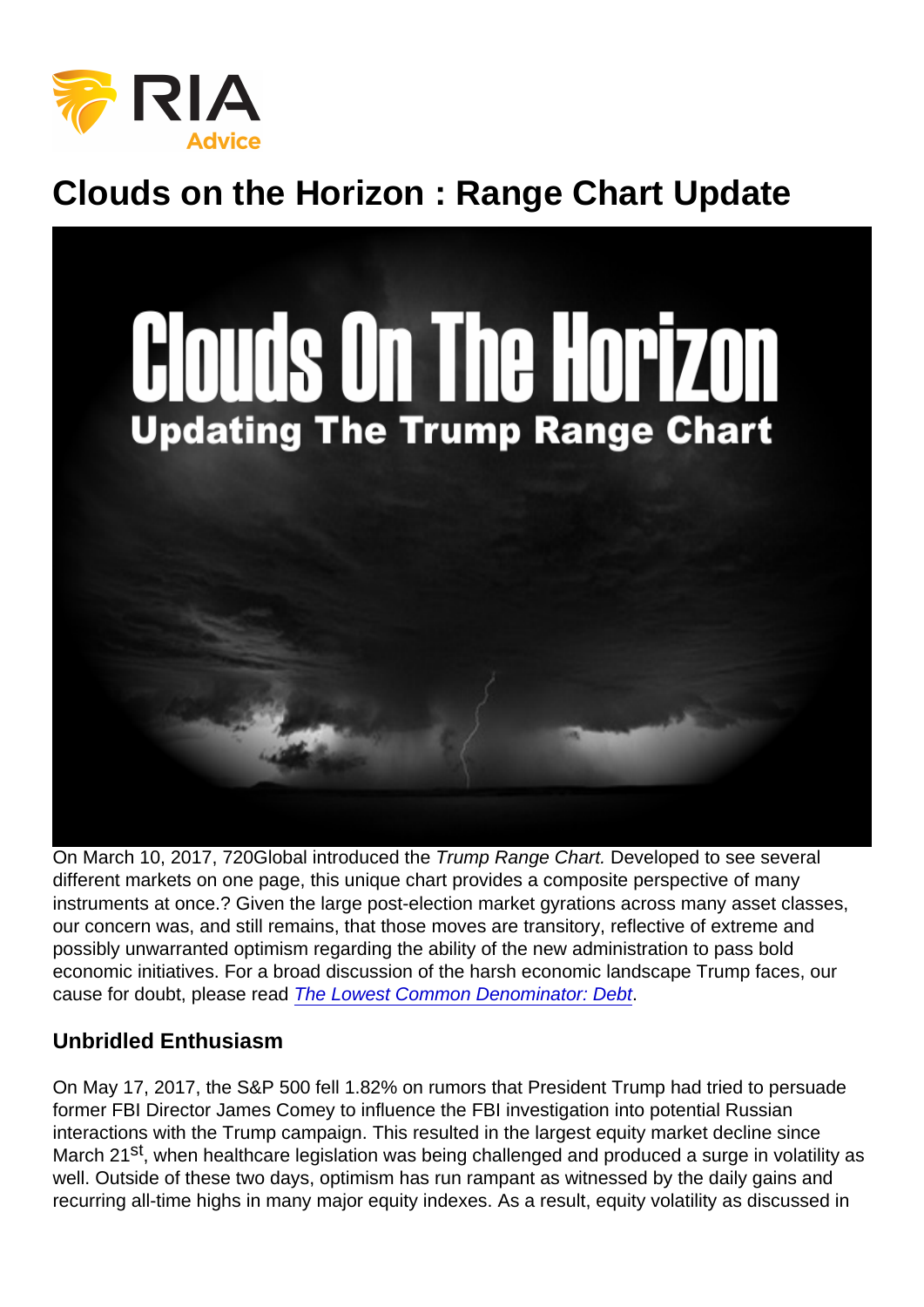[Volatility: A Misleading Measure of Risk](https://www.720global.com/article/volatility-a-misleading-measure-of-risk-5919f988c82f6), has reached lows only seen on four other days since 1990. Two important points: First, valuations are reaching levels akin with those preceding memorable market crashes and are concurrent with still weaker economic growth and a Federal Reserve (Fed) that is hiking interest rates. Secondly, at current valuations, prudence demands a defensive posture but watching the markets move higher when hunkered down in a conservative position is both frustrating and humbling. This counter-intuitive dynamic is always present in markets at points of extremes. Most move comfortably with the herd while only a few have the fortitude to break away from the misguided pack.

## Clouds on the Horizon

It is growing more obvious by the day that the administration lacks the ability to enact much of the economic legislation that generated the surge of optimism reflected in post-election stock indexes. As market participants who like to support assertions with data, we also prefer to talk about events in terms of their probabilities. We think about the current situation this way: since the election, the S&P 500 has gained 13% at its highs on May 16. Corporate earnings have improved, but economic growth has proven weaker than expected and the Fed has been more aggressive in raising rates than most thought last November. Therefore, we believe a large majority of the gain stems from non-domestic forms of liquidity emanating from Europe and Japan and a belief that Trump will be able to pass much of his economic agenda. Given the hostile political climate in Washington, the probability of Trump executing his plans is certainly lower than the market suggests. On what logical basis should the probabilities of passing aggressive, pro-growth legislation remain unchanged?

### Markets/Range Chart

Despite these important considerations, the stock market exhibits little fear. The performance of other asset classes contradict the stock market. The graph below charts the percentage moves since the election of the S&P 500, Gold, U.S. Dollar and the 2year/30year Treasury yield curve. Despite widening significantly in the days following Trump?s victory, note that the yield curve is now flatter today than where it was on election-day. This is not a vote of confidence in the higher growth/reflation outlook that has bolstered stocks . The U.S. Dollar has also reversed [the entirety of its post-Trump gains and gold is nearing breakeven over this pe](https://realinvestmentadvice.com/wp-content/uploads/2017/05/Clouds-on-the-Horizon-range-chart-5.23.17.png)riod. While most investors pay close attention to stock prices and possibly bond yields, this analysis highlights other asset market signals that warrant attention.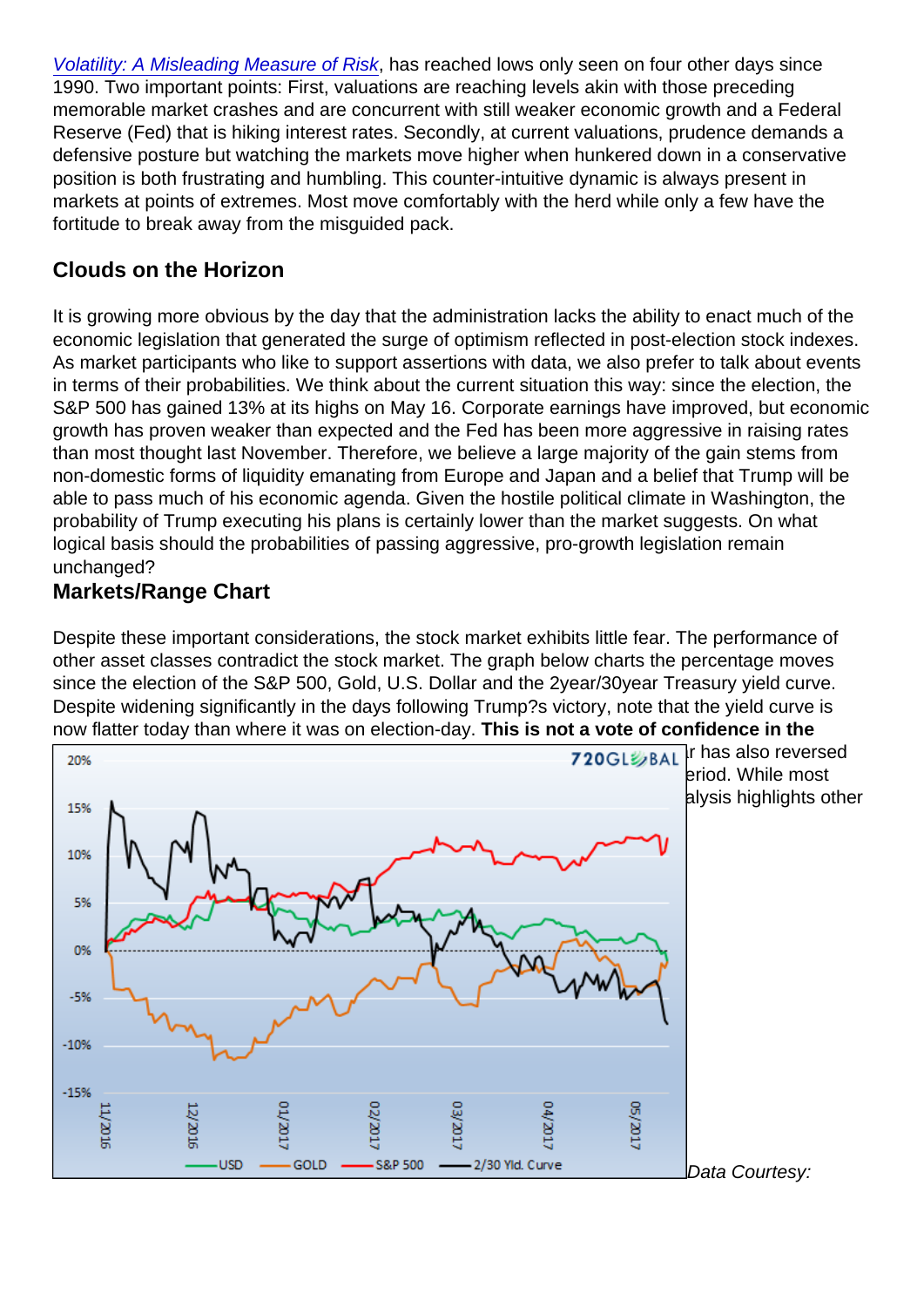Bloomberg The chart above uses 4 pm closing prices for each day. The Range Chart, below, uses intraday prices including the extremely volatile night of the election. ?Below the summary is a user guide for the Range Chart.

Data Courtesy: Bloomberg